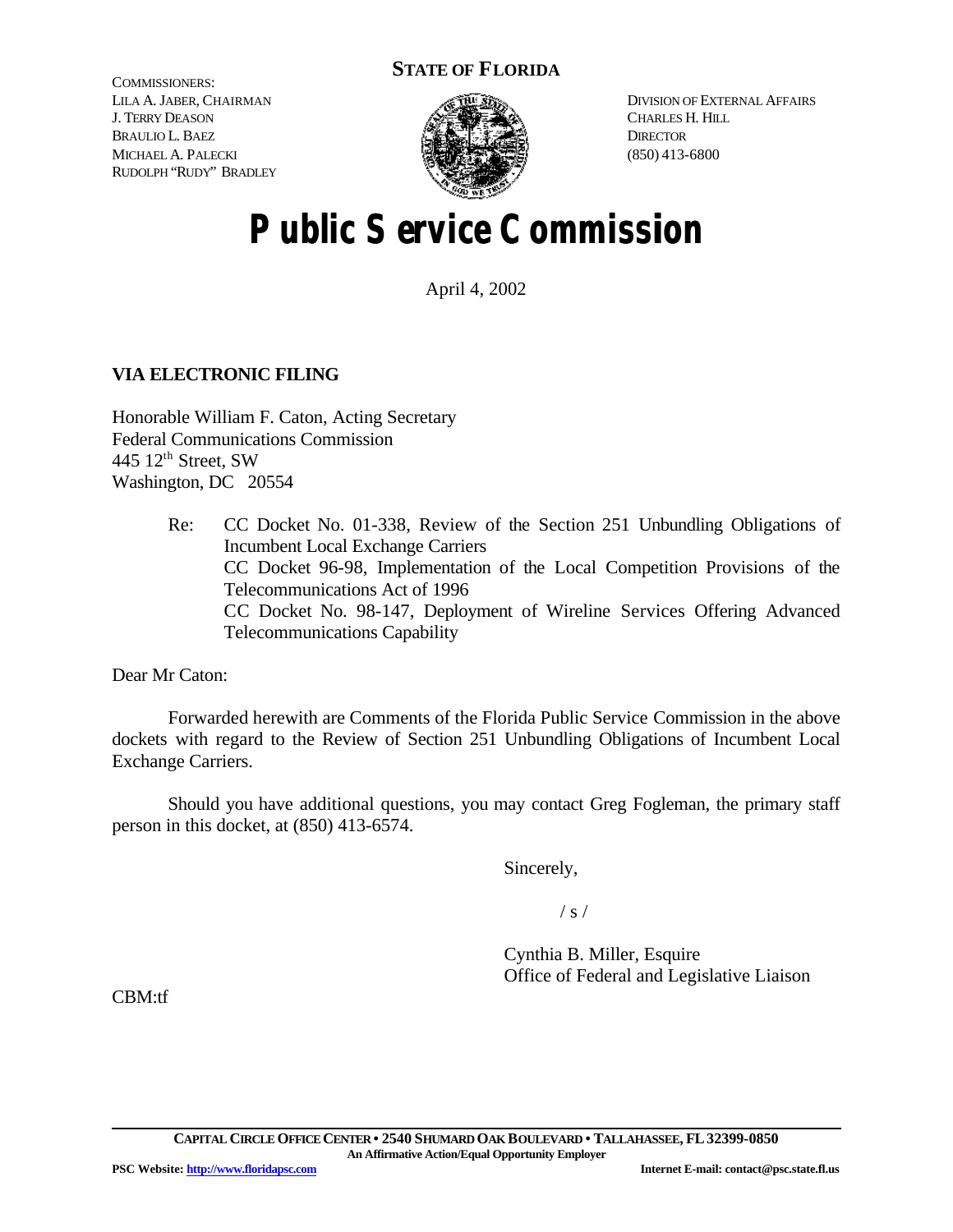## **Before the Federal Communications Commission Washington, D.C. 20554**

| In the Matter of                                                                                                     |  |  |                      |
|----------------------------------------------------------------------------------------------------------------------|--|--|----------------------|
| Review of the Section 251 Unbundling ) CC Docket No. 01-338<br>Obligations of Incumbent Local Exchange<br>Carriers   |  |  |                      |
| Implementation of the Local Competition ) CC Docket No. 96-98<br>Provisions of the Telecommunications<br>Act of 1996 |  |  |                      |
| Deployment of Wireline Services<br>Offering Advanced Telecommunications<br>Capability                                |  |  | CC Docket No. 98-147 |

## **COMMENTS OF THE FLORIDA PUBLIC SERVICE COMMISSION REGARDING THE REVIEW OF SECTION 251 UNBUNDLING OBLIGATIONS OF INCUMBENT LOCAL EXCHANGE CARRIERS**

The Florida Public Service Commission (FPSC) submits these comments in response to the Notice of Proposed Rulemaking (FCC 01-361) released on December 20, 2001. In this Notice, the Federal Communications Commission (FCC) seeks to identify more precisely how incumbent local exchange carriers (ILECs) should provide network access to requesting carriers on an unbundled basis, pursuant to Sections  $251(c)(3)$  and  $251(d)(2)$  of the Telecommunications Act of 1996 (the Act). Specifically, the FCC proposes to establish a more granular standard of whether, and how, competing carriers are impaired in their ability to provide service without such access. In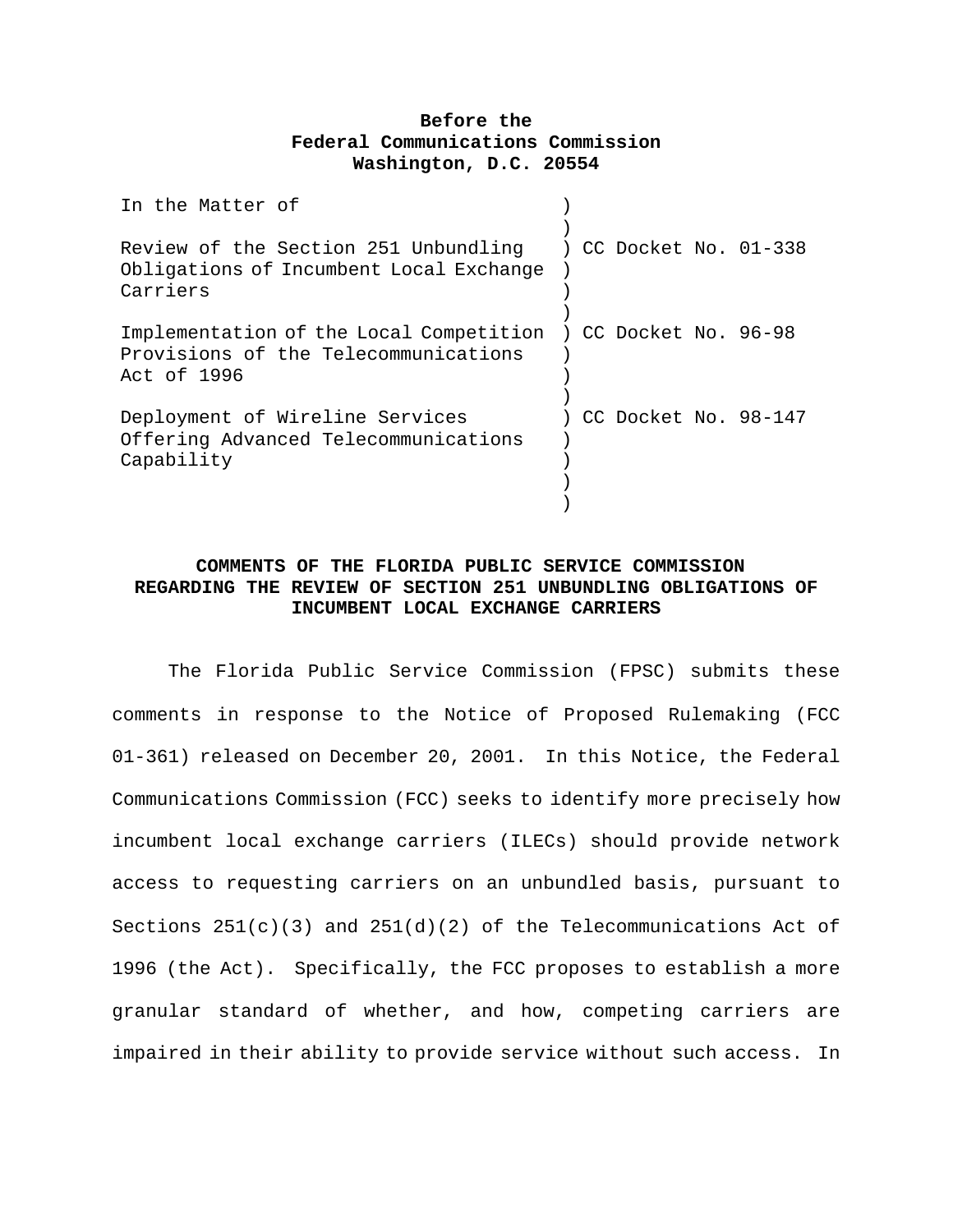addition, the FCC seeks comment on the proper role of state commissions in the implementation of unbundling rules.

## **Granular Analysis**

The FCC seeks comment on applying the unbundling analysis to specific services, geographic locations, and customer types. Currently, the FCC rules require broad unbundling when "technically feasible." However, the FCC did begin to fine tune the unbundling rules to address specific impairments in the UNE Remand Order.<sup>1</sup>

While the FPSC believes that a more granular analysis of the ILECs' unbundling requirements has merit, we respectfully question whether the FCC is best suited to evaluate facts that may vary significantly from one market to the next even within a state. Generally, the FCC conducts rulemaking procedures exclusively through the submission of documents (i.e., comments and reply comments). This process does not include discovery, witness testimony, and cross examination that are utilized by state commissions to address and resolve complex factual issues.

If the FCC chooses to establish geographic, more granular unbundling standards, it should only promulgate relatively broad

 $^{\rm l}$  Specifically, the FCC declined to require unbundling of the operator services/directory assistance element after finding that alternatives are available. The FCC also constructed switching rules that did not require unbundling in dense urban areas, and declined to require the unbundling of packet switching in most circumstances.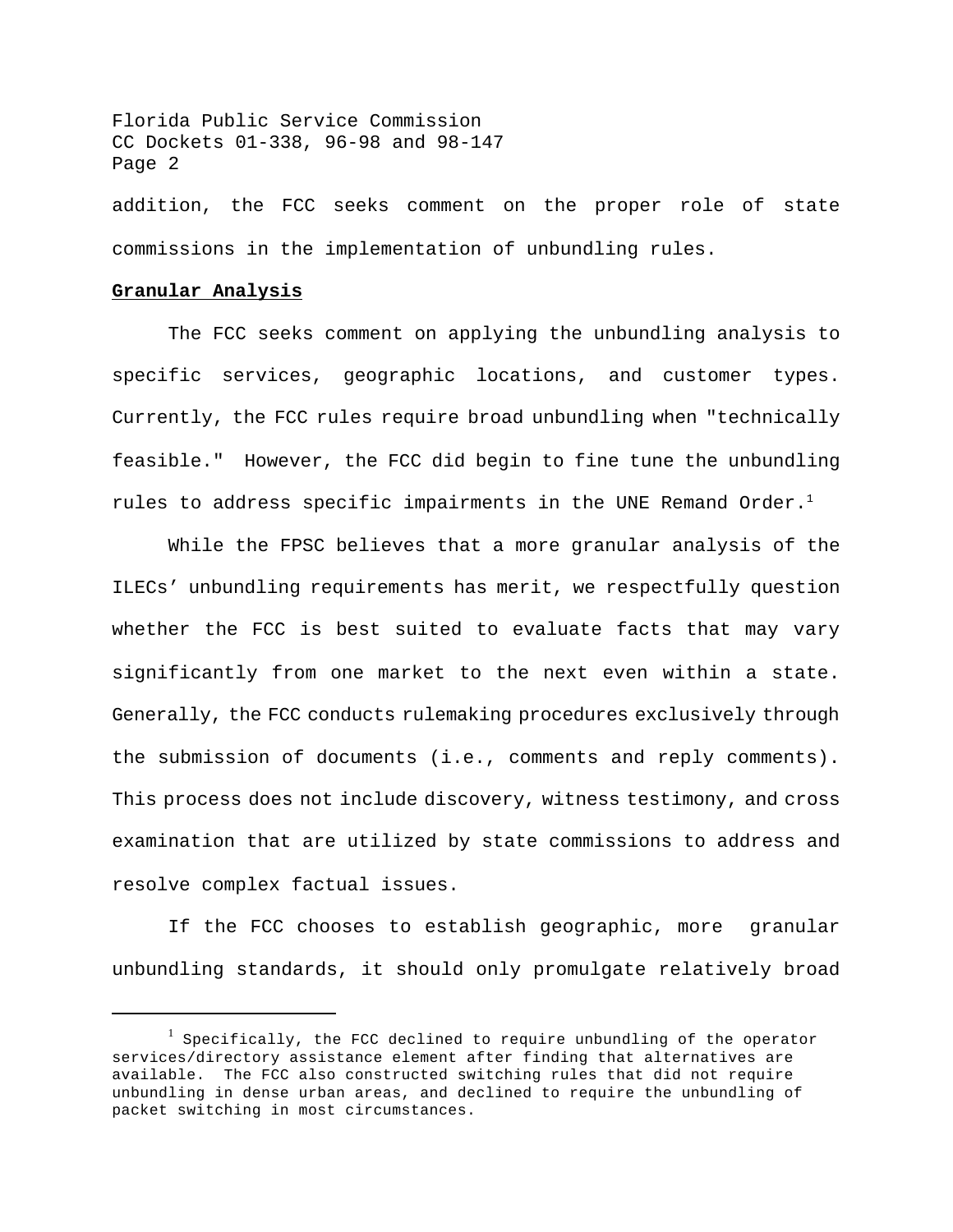rules that would afford state commissions flexibility to customize the level of granularity based on the market conditions within the state. The FPSC believes that states are better positioned to conduct fact-specific inquiries. States are more familiar with conditions within their borders, including the level of competition and the system of retail price regulation that applies to an incumbent carrier. In addition, state commissions generally are able to resolve factual disputes through information gathering procedures which go beyond written comments.

As part of this NPRM, the FCC seeks comment on its existing unbundling rules and how to apply a more granular analytical approach. Elements that would lend themselves to a finer geographic analysis should include loops, switching, and transport. The FPSC believes there would be merit in establishing varying degrees of geographic unbundling requirements depending on the type of element. For example, the appropriate granularity for switches could be set at a more aggregate level, such as a LATA. This is based on Florida's experience that competitive local exchange companies (CLECs) typically provision services throughout an entire LATA using only one switch.

Smaller geographic areas would be warranted for such elements as analog voice grade loops. In some instances, however, varying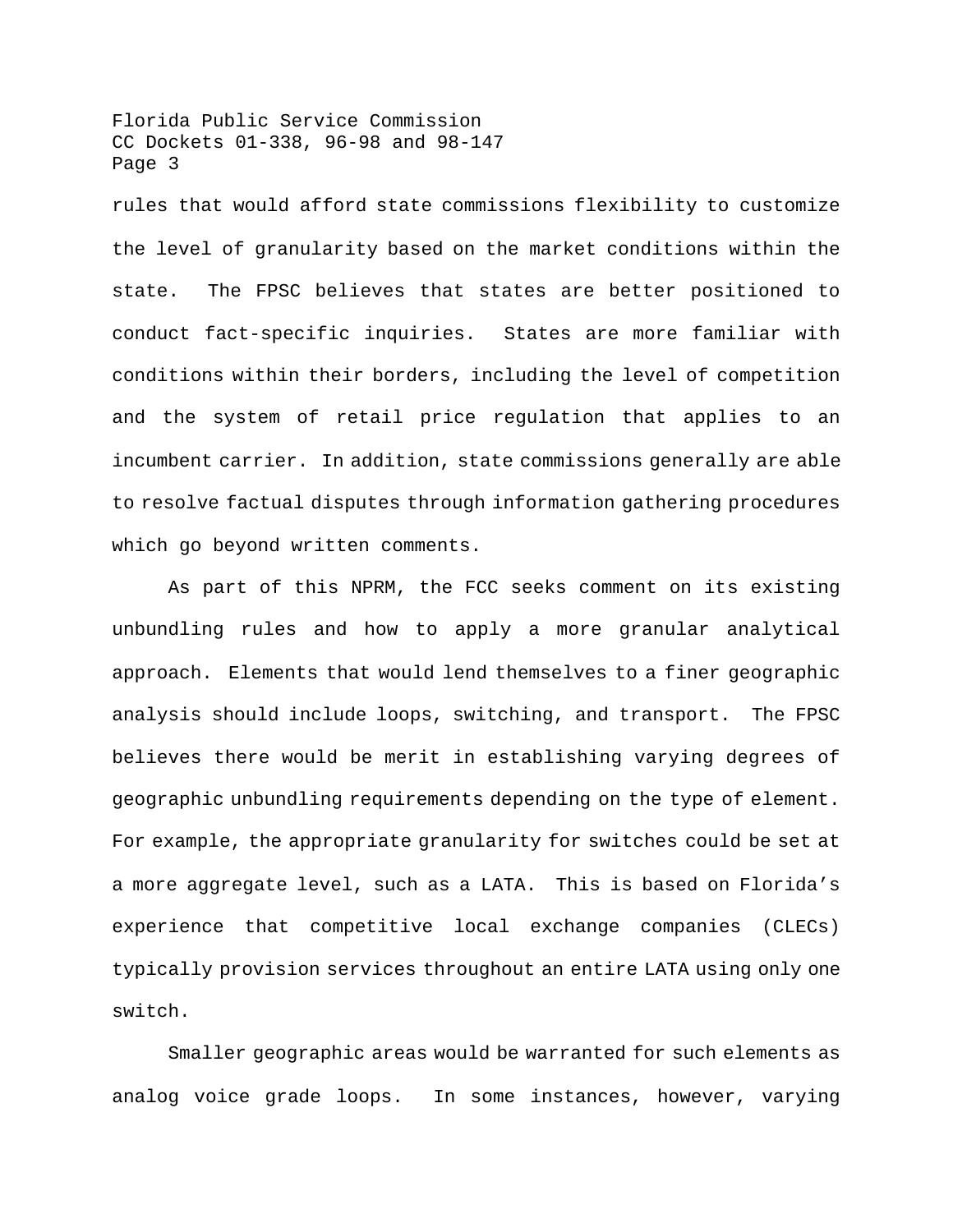geographic unbundling requirements would not make sense. The FCC requested comments on this point, specifically noting Operational Support Systems (OSS). Because OSS is most often provisioned using systems that generally cover more than one state, we do not believe that OSS lends itself to any form of geographic unbundling requirements.

The FCC seeks comment on whether UNEs should be differentiated by facility type in order to account for varying availability of alternatives outside the incumbent's network. To date, the FCC has required ILECs to unbundle facilities largely without regard to the capacities or capabilities of those facilities. While we endorse in principle pursuing such an approach, we would recommend caution because capacity-based distinctions are not always clear. (For example, the distinction between high capacity loops and transport is frequently blurred.)

The FCC asked parties to comment on whether it should consider the type of customer that a requesting carrier seeks to serve in implementing the unbundling provisions of the Act. The FCC specifically questioned whether the availability of UNEs should be different based on whether the requesting carrier would use them to serve residential customers as opposed to business customers. The FCC found in the UNE Remand Order, that "the type of customers that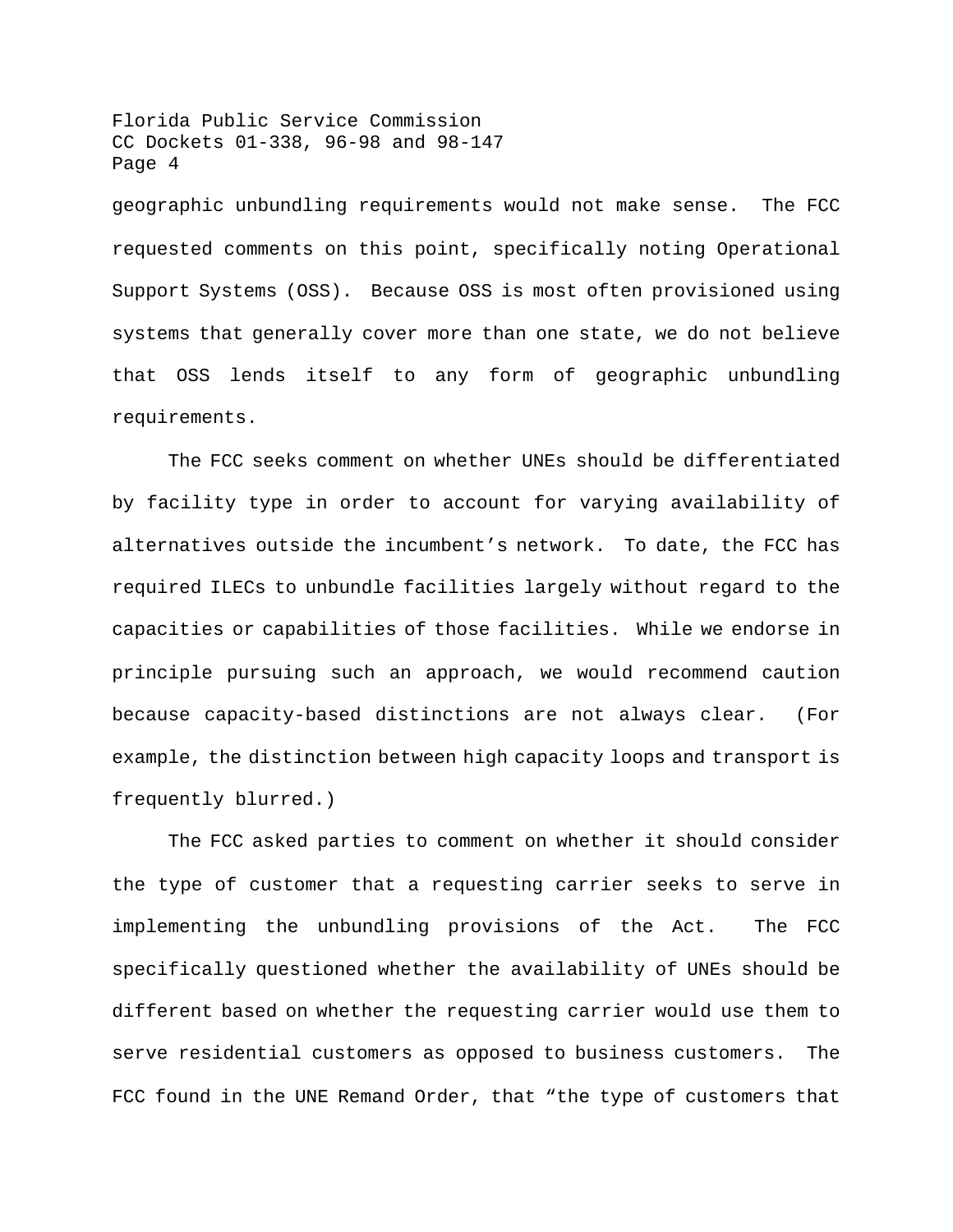a competitive LEC seeks to serve is relevant to our analysis of whether the cost of self-provisioning or acquiring an element from a third-party supplier impairs the ability of a requesting carrier to provide the services it seeks to offer." The FPSC believes that such an approach is impractical to implement.

#### **States' Role**

As currently structured, the FCC rules do not afford state commissions the authority to remove a UNE from the national list. Should the FCC wish to move to a more granular analysis for requiring the unbundling of network elements, we believe that it would be appropriate for rules to be promulgated that specify under what circumstances broad national unbundling requirements can be relaxed. We envision that such rules would indicate at what level of market disaggregation an analysis may be conducted, and describe the type of evidentiary findings that would be appropriate.

The FPSC envisions that the process for relaxing the national unbundling requirements would be initiated by a request from an ILEC. The petitioner would specify the geographic area for which relaxed unbundling requirements are requested. State commissions could then hold formal hearings, with all of the fact-finding benefits associated with this process. To the extent not specified in the FCC's unbundling rules, an ILEC could propose the area by geographic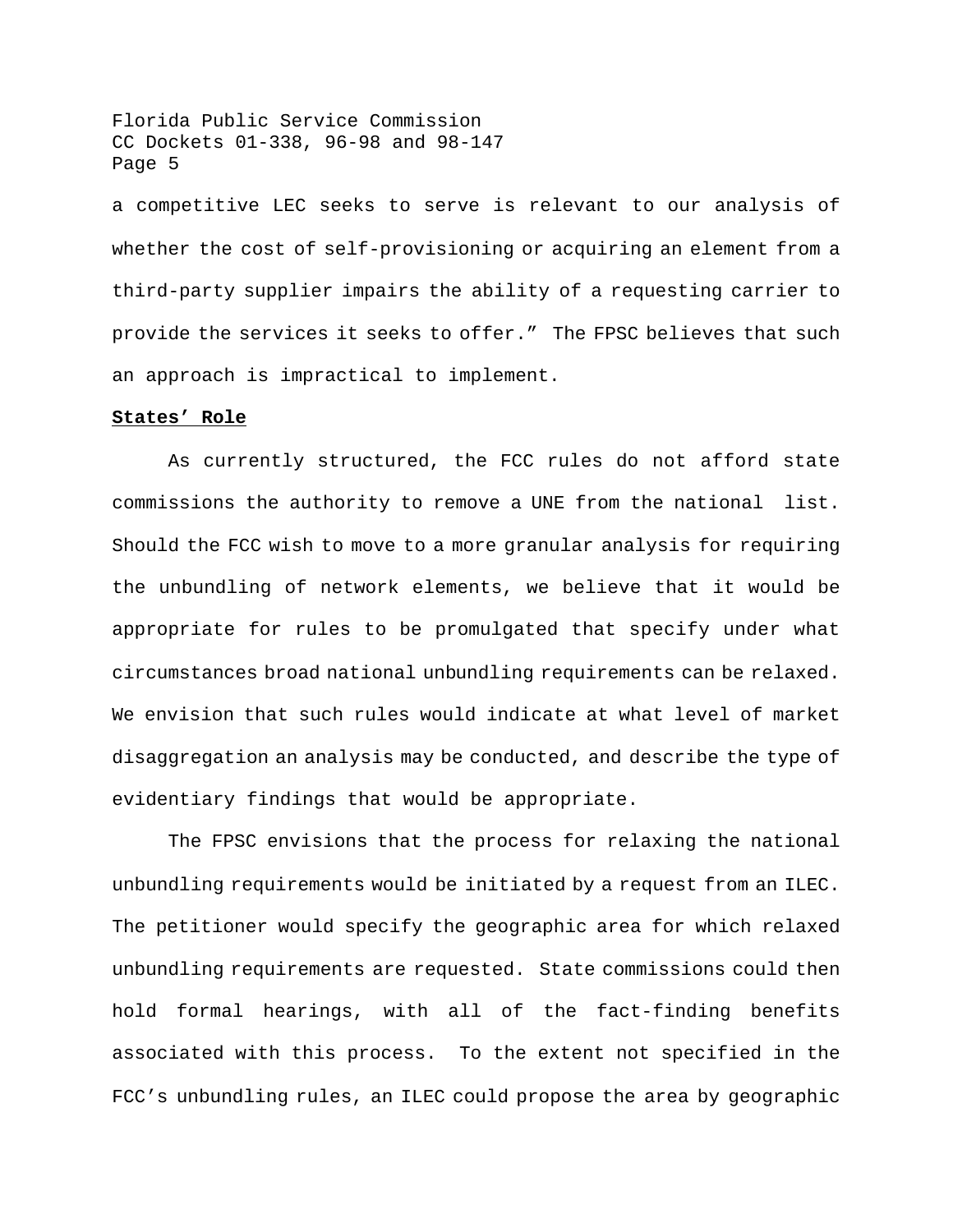boundary, MSA, or exchange to address variations from market to market. States could then apply the rules established by the FCC over the geographic area. In adding a network element, a state commission could conclude that a requested network element that was not currently on the national list should only be available on a limited basis according to the criteria established by the FCC. Whether or not the FCC allows state commissions to address relaxing the availability of network elements on a granular basis, the FCC should retain its existing rules that allow state commissions to add network elements to the national list.

The FCC has held that Section  $251(d)(3)$  of the Act allows state commissions to require ILECs to make available additional network elements beyond those imposed by the FCC. The additional stateimposed elements must "meet the requirements of Section 251 [of the Act] and the national policy framework instituted in [the FCC's] Order."<sup>2</sup> The FPSC contends that state commissions should be allowed to add additional unbundled network elements (UNEs) to the list (including those removed from the FCC's national list), if warranted by the specific market conditions within a state and in compliance with the requirements of Section 251 of the Act.

 $^2$  Implementation of Local Competition Provisions of the Telecommunications Act of 1996, CC Docket No. 96-98, Third Report and Order and Fourth Further Notice of Proposed Rulemaking, ¶ 154.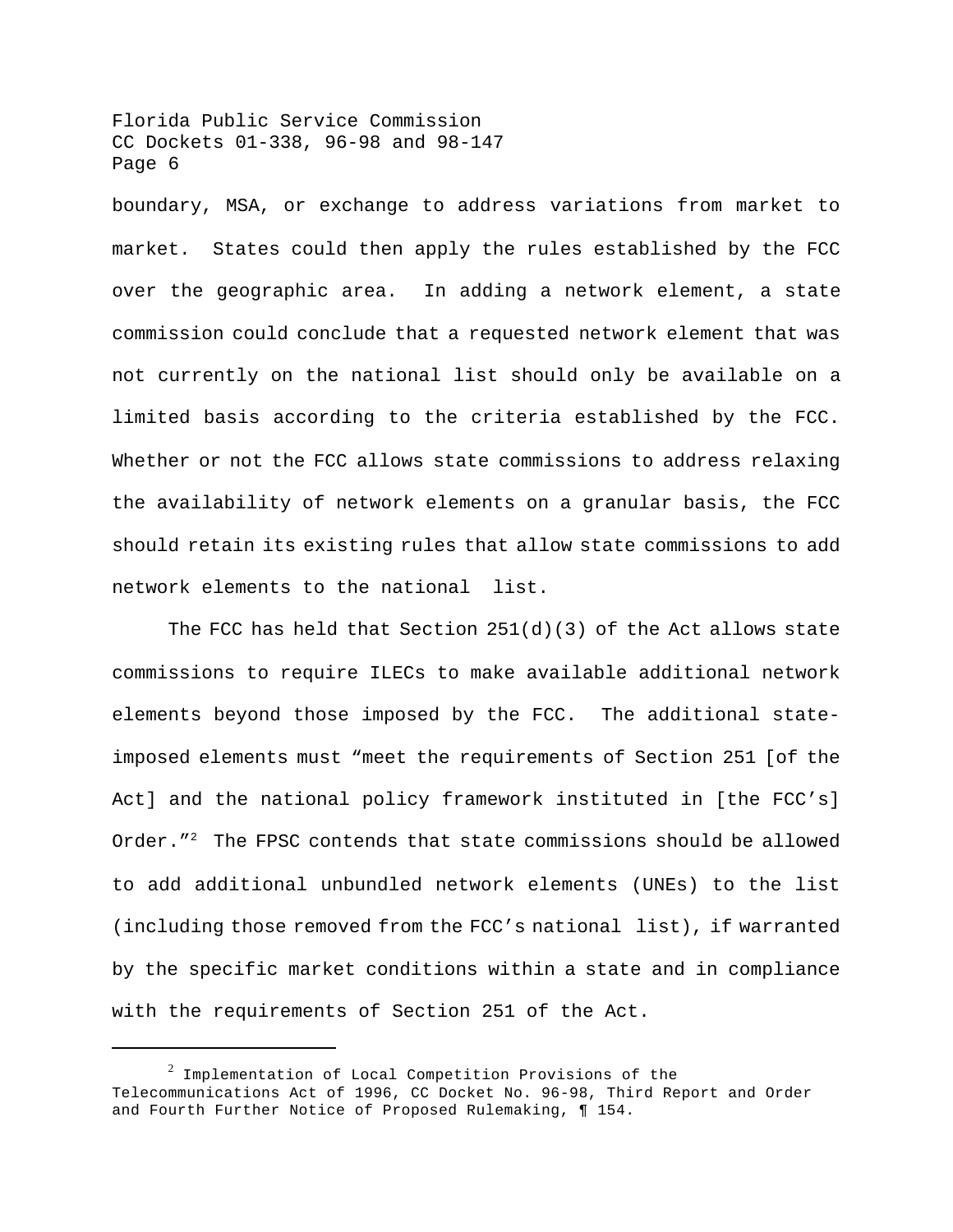## **Conclusion**

The FPSC believes that a state commission should continue to have authority to require more stringent unbundling obligations, when necessary, in accordance with Section 251(d)(3) of the Telecommunications Act. The FCC is not as well suited as state commissions to determine the appropriate level of granularity within a state to require unbundling and should only promulgate relatively broad rules that would allow greater flexibility for state commissions to address these issues. Specifically, states are more familiar with conditions within their borders, including the level of competition and the system of retail price regulation that applies to the incumbent. In addition, states generally are able to evaluate factual disputes through procedures that include discovery, sworn testimony, and cross-examination.

Respectfully submitted,

 $/$  s  $/$ 

Cynthia B. Miller, Esquire Office of Federal & Legislative Liaison (850) 413-6082

FLORIDA PUBLIC SERVICE COMMISSION 2540 Shumard Oak Boulevard Tallahassee, Florida 32399-0850

DATED: April 4, 2002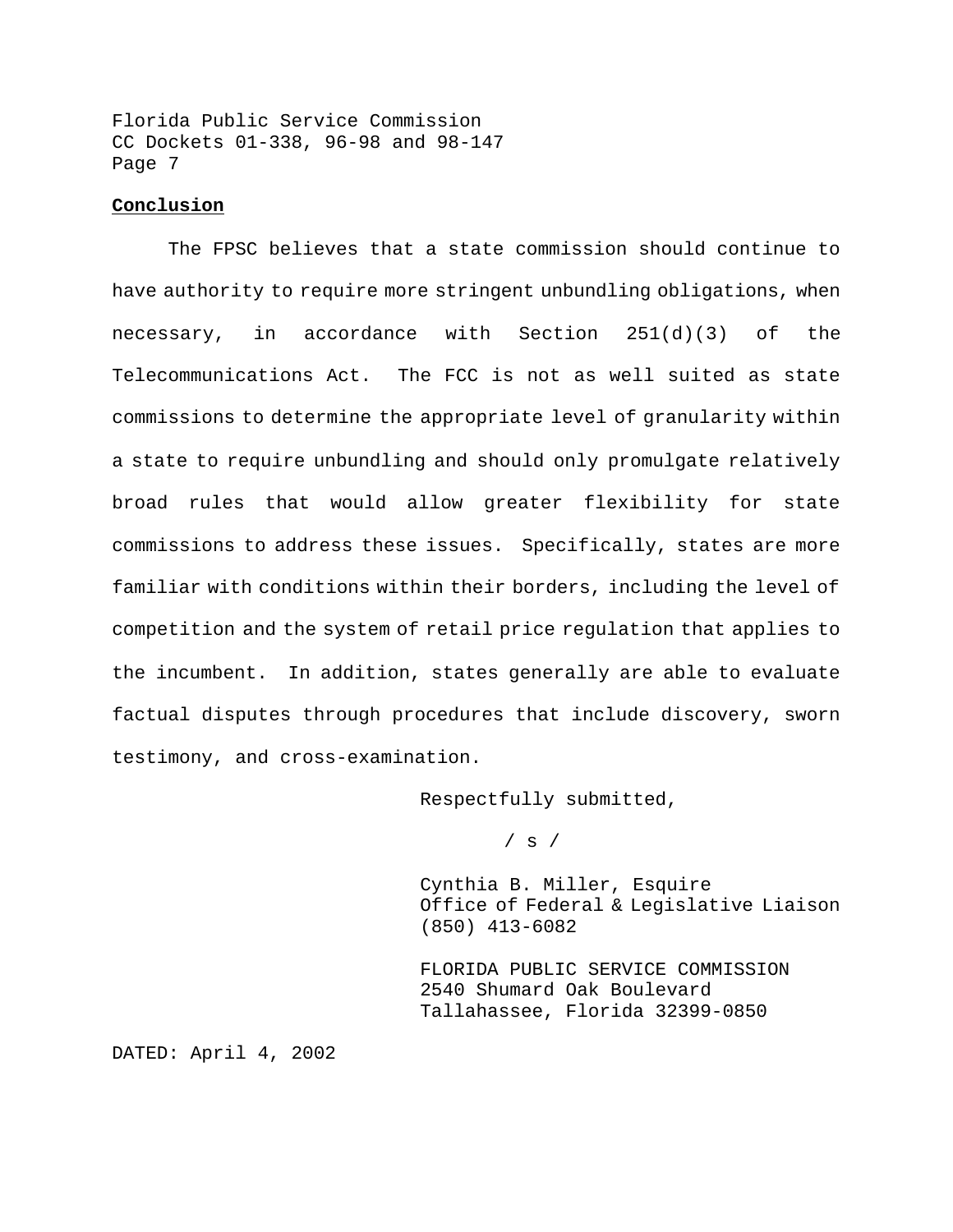## **Before the Federal Communications Commission Washington, D.C. 20554**

| In the Matter of                                                                                                     |  |                      |
|----------------------------------------------------------------------------------------------------------------------|--|----------------------|
| Review of the Section 251 Unbundling ) CC Docket No. 01-338<br>Obligations of Incumbent Local Exchange)<br>Carriers  |  |                      |
| Implementation of the Local Competition ) CC Docket No. 96-98<br>Provisions of the Telecommunications<br>Act of 1996 |  |                      |
| Deployment of Wireline Services<br>Offering Advanced Telecommunications<br>Capability                                |  | CC Docket No. 98-147 |

## **CERTIFICATE OF SERVICE**

I hereby certify that a true and correct copy of the foregoing comments will be mailed to the persons on the attached list.

/ s /

CYNTHIA B. MILLER Office of Federal and Legislative Liaison (850) 413-6082

FLORIDA PUBLIC SERVICE COMMISSION 2540 Shumard Oak Boulevard Tallahassee, Florida 32399-0850

\_\_\_\_\_\_\_\_\_\_\_\_\_\_\_\_\_\_\_\_\_\_\_\_\_\_\_\_\_\_\_

DATED: April 4, 2002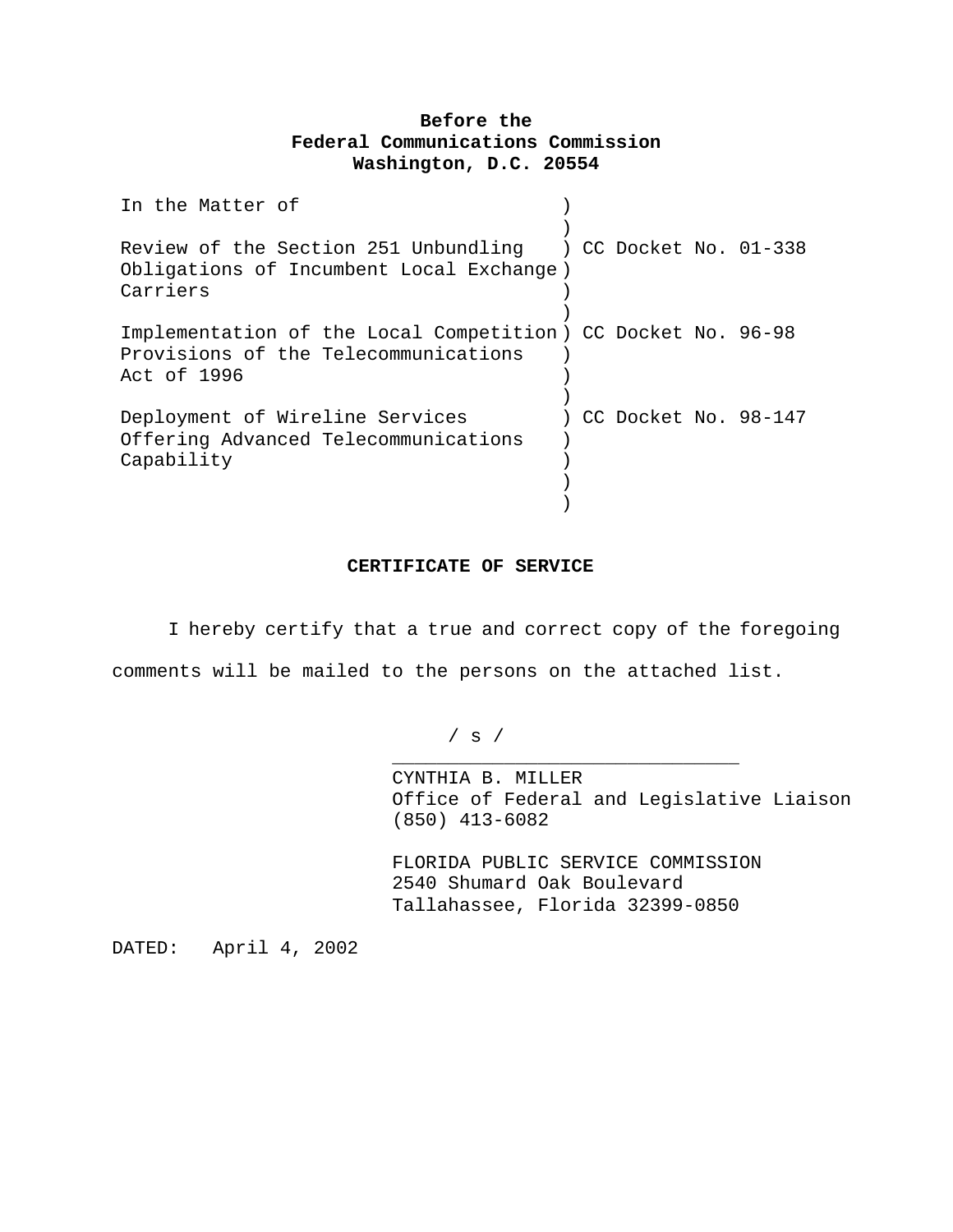## Service List

The Honorable Michael K. Powell, Chairman Federal Communications Commission 445 Twelfth Street, SW - 8th Floor Washington, DC 20554

The Honorable Michael J. Copps, Commissioner Federal Communications Commission 445 Twelfth Street, SW - 8th Floor Washington, DC 20554

Qualex International The Portals, 445 - 12th Street SW Rm CY-B42 Washington, DC 20554

Tamara Priess, Chief Pricing Policy Division Federal Communications Commission 445 12th Street, SW, T.W. A225 Washington, DC 20554

Anna M. Gomez, Chief Network Services Division Federal Communications Commission 445 12th Street SW Washington, DC 20554

Richard S. Whitt, Cristin L. Flynn WorldCom, Inc. 1801 Pennsylvania Avenue, NW Washington, DC 20006

Todd D. Daubert Kelly Drye & Warren, LLP 1200 19th Street, NW - Fifth Floor Washington, DC 20036

Mr. Mark C. Roseblum, Richard H. Rubin AT&T Corporation 295 North Maple Avenue Basking Ridge, NJ 07920

Jonathan B. Banks, Richard M. Sbaratta William W. Jordan BellSouth Corporation 1133 21st Street, NW, Suite 900 Washington, D.C. 20036

The Honorable Kathleen Q. Abernathy, Commissioner Federal Communications Commission 445 12th, SW - 8th Floor Washington, DC 20554

The Honorable Kevin J. Martin, Commissioner Federal Communications Commission 445 Twelfth Street, SW - 8th Floor Washington, DC 20554

Ms. Katherine Schroder, Chief Telecommunications Access Policy Division Federal Communications Commission 445 12th Street, SW, Room 5-C450 Washington, DC 20554

Ms. Dorothy Attwood, Chief Wireline Competition Bureau Federal Communications Commission 445 12th Street, SW, Rm 5-C450 Washington, DC 20554

Jonathan Askin, Esquire Association for Local Telecom Services 888 17th Street, NW - Suite 900 Washington, DC 20006

Robert J. Aamoth Kelly Drye & Warren, LLP 1200 19th Street, NW - Fifth Floor Washington, DC 20036

Competitive Telecommunications Association 1900 M Street, NW, Suite 800 Washington, D.C. 20036

C. Frederick Beckner, III Peter D. Keisler, James P. Young Sidley & Austin 1722 I Street, NW Washington, DC 20006

Russell M. Blau, Joshua M. Bobeck Swindler Berlin Shereff-Friedman, LLP 3000 K Street, NW - Suite 300 Washington, DC 20007-5116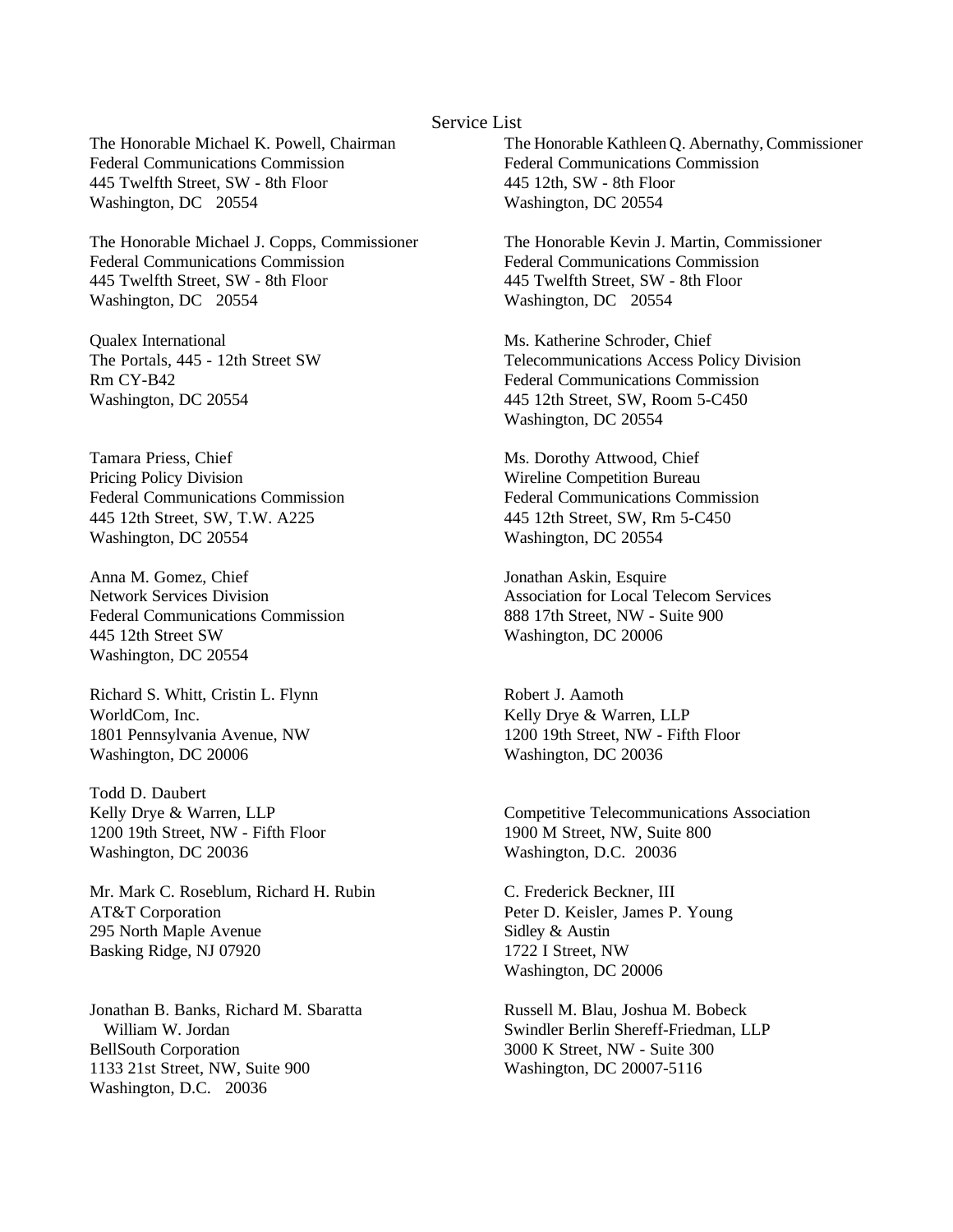Richard A. Askoff National Exchange Carrier Association 80 South Jefferson Road Whippany, NJ 07981

Robert B. McKenna, Sharon J. Devine, Melissa Newman Qwest Communications 1020 19th Street, NW, Suite 700 Washington, DC 20036

Michael E. Glover, Edward Shakin Verizon Telephone Companies 1320 North Court House Road, 8th Floor Arlington, Virginia 22201

Thomas Jones, A. Renee Callahan, Christi Shewman Wilkie Farr & Gallagher Three Lafayette Centre, 1155 21st Street, NW Washington, DC 20036

Kevin W. Brown Quantum Telecommunications, Inc. 4080 Water Tank Road Manchester, MD 21101

Pamela Arluk Focal Communications Corporation 7799 Leesburg Pike, Suite 850 North Falls Church, VA 22043

Margot Smiley Humphrey Holland & Knight 2099 Pennsylvania Avenue, Suite 100 Washington, DC 20006

Daniel Mitchell National Telephone Cooperative Association 4121 Wilson Boulevard, 10th Floor Arlington, VA 22203-1801

Jeffrey S. Linder Wiley Rein & Fielding 1776 K Street NW Washington, DC 20007 Lawrence G. Malone, General Counsel NY State Department of Public Service Three Empire State Plaza Albany, NY 12223

Paul Mancini, Gary L. Phillips, Roger K. Toppins, James K. Smith SBC Communications, Inc. 1401 Eye Street, NW - Suite 1100 Washington, DC 20005

Leon M. Kestenbaum, Jay Keithley Sprint Corporation 401 9th Street, NW - Suite 400 Washington, DC 20004

Lawrence Sarjeant, Linda L Kent, John W. Hunter, Julie E. Rones, Keith Townsend United States Telecom Association 1401 H Street, NW, Suite 600 Washington, DC 20005-2164

Erik J. Cecil Cole, Rawid & Braverman, LLP 1919 Pennsylvania Avenue, Suite 200 Washington, D.C. 20006

Michael J. Shirtley, III - John S. Morabito Global Crossing North America, Inc. 180 South Clinton Avenue Rochester, NY 14646

L Marie Guilloryation 4121 Wilson Boulevard, 10th Floor Arlington, VA 22203

Alan Buzacott, Chuck Goldfarb Henry Hultquist, Worldcom, Inc. 1133 19th Street NW Washington, DC 20006

Stuart Polikoff Organization for Promotion & Advancement of Small Telephone Companies 21 Dupont Circle, NW, Suite 700 Washington, D.C. 20036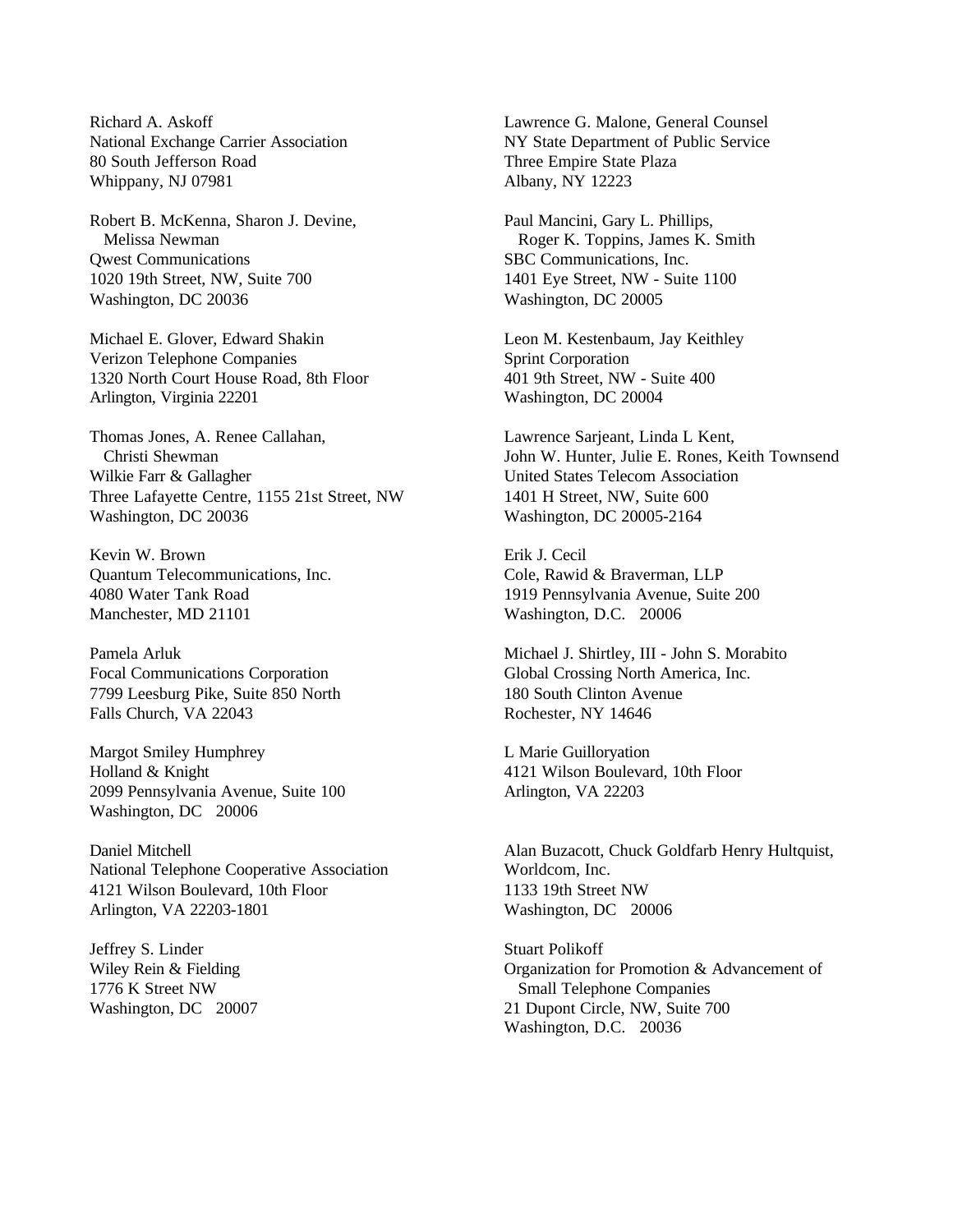Gerard J. Duffy - Western Alliance Blooston, Mordkofsky, Dickens, Duff & Prendergast 2120 L Street NW, Suite 300 Washington DC 20037

Lawrence R. Freedman Norlight Telecommunications, Inc. Fleischman & Walsh, LLP 1400 16th Street, NW, 6th Floor Washington, DC 20006

Alabama Public Service Commission Post Office Box 304260 Montgomery, Alabama 36130-4260

Mary Adu California Public Utilities Commission 505 Van Ness Avenue San Francisco, California 94102

Peter Arth, Jr. California Public Utilities Commission 505 Van Ness Avenue San Francisco, California 94102

Ellen S. Levine California Public Utilities Commission 505 Van Ness Avenue San Francisco, California 94102

Colorado Public Utilities Commission Logan Tower, Office Level 2 1580 Logan Street Denver, Colorado 80203

Charles J. Beck, Deputy Public Counsel Office of the Public Counsel 111 West Madison Street 812 Claude Pepper Building Tallahassee, Florida 32399-1400

Marsha H. Smith Idaho Public Utilities Commission **Statehouse** Boise, Idaho 83720

Joe D. Edge, Tina M. Pidgeon General Communications, Inc. Drinker Biddle & Reath LLP 1500 K Street, NW, Suite 1100 Washington, DC 20007

Mark E. Brown Michael J. Huebner BroadRiver Communications Company 13000 Deerfield Parkway, Suite 210 Alpharetta, GA 30004

Sam Loudenslager Arkansas Public Service Commission Post Office Box C-400 Little Rock, Arkansas 72203

Helen M. Mickiewicz, Senior Staff Attorney California Public Utilities Commission 505 Van Ness Avenue San Francisco, California 94102-3298

Edward W. O'Neill California Public Utilities Commission 505 Van Ness Avenue San Francisco, California 94102

Virginia J. Taylor, Richard A. Elbrecht California Department of Consumer Affairs 400 R Street, Suite 3090 Sacramento, California 96814-6200

District of Columbia Public Service Commission 1333 H Street, NW 2 nd Floor West Tower Washington, DC 20005

Sarah A. Naumer Illinois Commerce Commission State of Illinois Building 160 N LaSalle - Suite C-800 Chicago, Illinois 60601

Georgia Public Service Commission 244 Washington Street, SW Atlanta, Georgia 30334-5701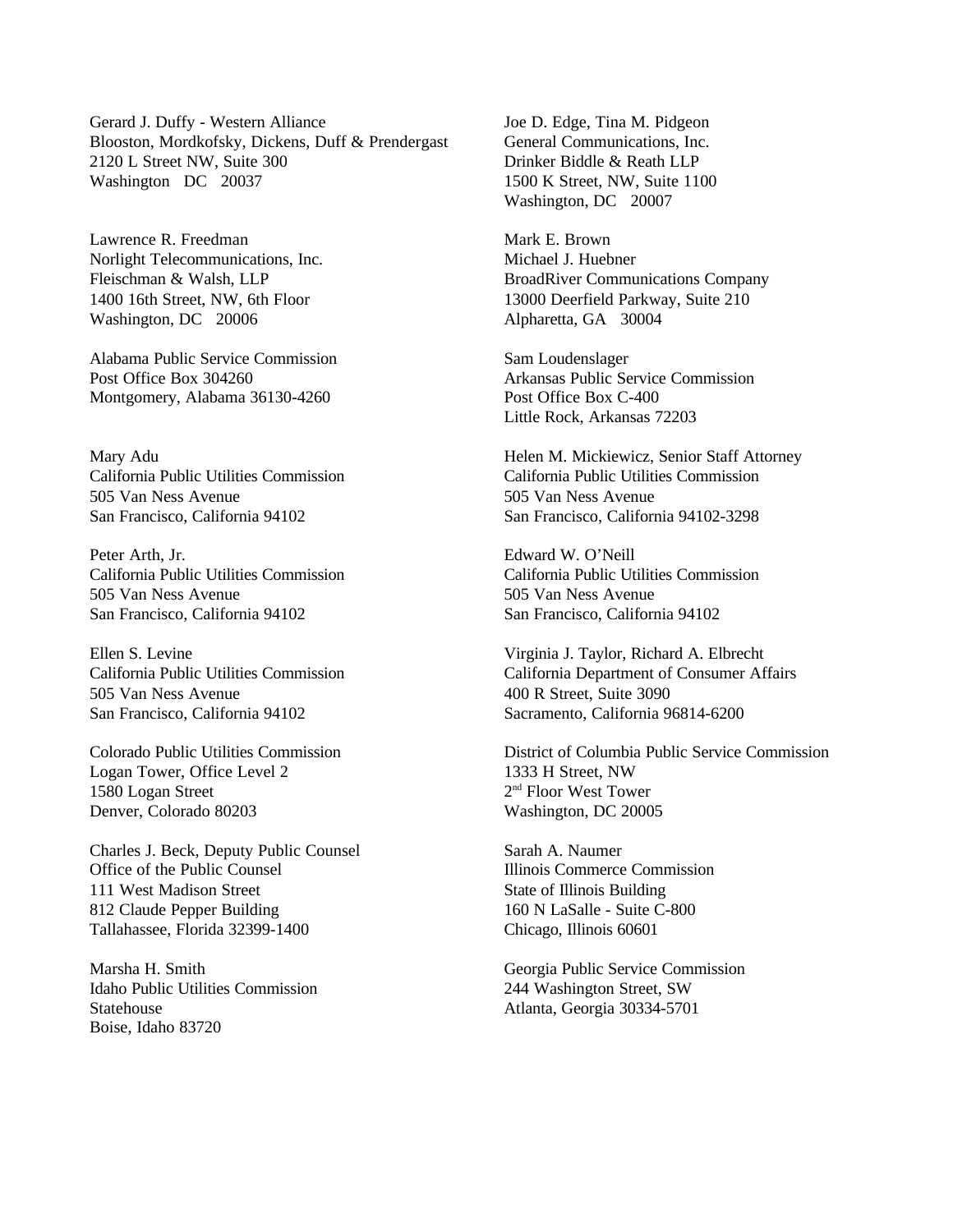Harold L. Stoller, Richard S. Wolters Special Assistants Attorney General Illinois Commerce Commission 527 East Capitol Avenue Springfield, Illinois 62792-9280

Diane Munns, Mary Street Iowa Utilities Board 350 Maple Street Des Moines, Iowa 50319

Glen F. Ivey, Chairman Maryland Public Service Commission 6 St. Paul Street, 16th Floor Baltimore, Maryland 21202-6806

Janet G. Besser, James Connelly, W. Robert Keating, Paul G. Afonso Massachusetts Dept of Telecommunications & Energy 1 South Station, Suite 2 Boston, Massachusetts 02110-2212

Minnesota Public Utilities Commission 121 7th Place East, Suite 350 St. Paul, Minnesota 55101

Robin McHugh Montana Public Service Commission Post Office Box 202601 Helena, Montana 59620-2601

Keikki Leesment New Jersey Board of Public Utilities 2 Gateway Center Newark, New Jersey 07102

Maureen O. Helmer, General Counsel New York State Department of Public Service 3 Empire State Plaza Albany, New York 12223

Maribeth D. Swapp, Deputy General Counsel Oklahoma Corporation Commission 400 Jim Thorpe Building Oklahoma City, Oklahoma 73105

Sandy Ibaugh Indiana Utility Regulatory Commission 901 State Office Building Indianapolis, Indiana 46204

Joel B. Shifman Maine Public Utility Commission State House Station 18 Augusta, Maine 04865

Karlen J. Reed Massachusetts Office of Consumer Affairs & Business Regulation 1 South St, Suite 2 Boston, Massachusetts 02110-2212

Ronald Choura Michigan Public Service Commission 6545 Mercantile Way Lansing, Michigan 48910

Roger W. Steiner, Marc D. Poston Missouri Public Service Commission Post Office Box 360 Jefferson City, Missouri 65102

Deonne Brunning Nebraska Public Service Commission l200 N Street Lincoln, Nebraska 68508

Lawrence G. Malone, General Counsel New York Department of Public Service Three Empire State Plaza Albany, New York 12223-1350

Ann E. Henekener, Assistant Attorney General Ohio Public Utilities Commission 180 East Broad Street Columbus, Ohio 43266-0573

Edward Morrison Oregon Public Utilities Commission Labor and Industries Building, Room 330 Salem, Oregon 97310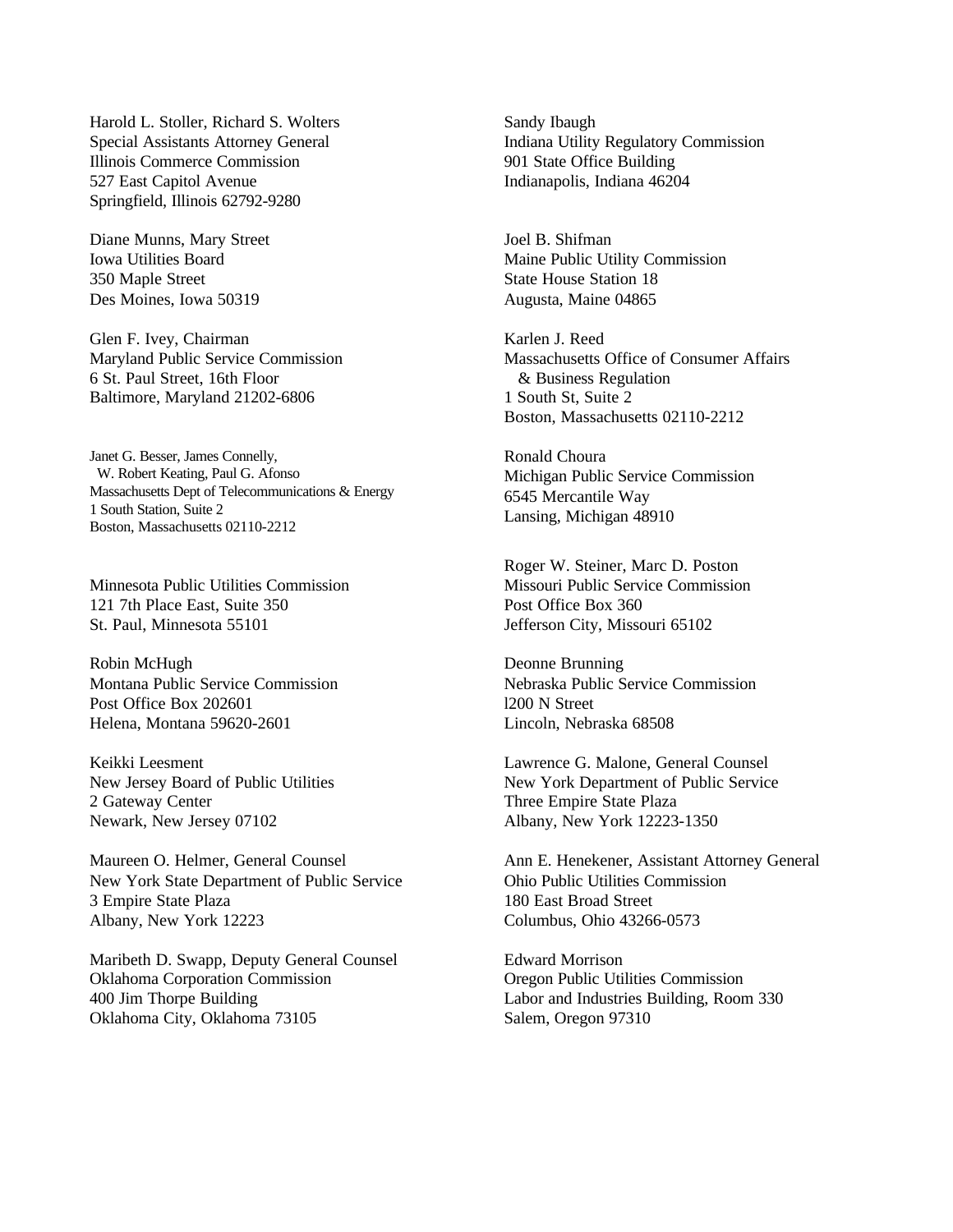Veronica A. Smith, Joseph K. Witmer, Matthew Totino Pennsylvania Public Utility Comm. Post Office Box 3265 Harrisburg, Pennsylvania 17105-3265

Richard Collier, Chief Counsel Tennessee Regulatory Authority 460 James Robertson Parkway Nashville, Tennessee 37243-0505

Christine Ghabel Public Utility Commission of Texas Post Office Box 13326 Austin, Texas 78711-3326

Glenn Blackmon Washington Utilities & Transportation Commission Post Office Box 47250 Olympia, Washington 98504-7250

Bill Allen Bell Atlantic Telephone Corporation 158 State Street Albany, New York 12207

Alan Hasselwander, Chairman North American Numbering Council Frontier 4140 Clover Street Honeoye Falls, New York 1472-9323

William P. Hunt, III, Regulatory Counsel Level 3 Communications, Inc. 1450 Infinite Drive Louisville, Colorado 80027

Camille Stonehill State Telephone Regulation Report 1101 King Street, Suite 444 Alexandria, Virginia 22314

Brad E. Mutschelknaus Jonathan E. Canis Kelley Drye & Warren, LLP 1200 19th Street, NW, Fifth Floor Washington, DC 20554

James Lanni Rhode Island Division of Public Utilities 100 Orange Street Providence, Rhode Island 02903

Richard A. Muscat, Assistant Attorney General Consumer Protection Division Public Agency Representation Section Post Office Box 12548, Capitol Station Austin, Texas 78711-2548

Charles F. Larken Vermont Department of Public Service 120 State Street Montpelier, Vermont 05602

Gary Evenson Wisconsin Public Service Commission Post Office Box 7854 Madison, Wisconsin 53707

John M. Goodman, Mary Liz Hepburn Bell Atlantic Telephone Corp. 1300 I Street, NW Washington, DC 20005

Ronald J. Binz North American Numbering Council Competition Policy Institute 3773 Cherry Creek, North Drive, Suite 1050 Denver, Colorado 80209

Telecommunications Report 1333 H Street, NW - 11th Floor West Tower Washington, DC 20005

Robert M. Lynch Durward D. Dupre Darryl W. Howard One Bell Plaza, Room 3703 Dallas, Texas 75202

Richard J. Metzger Association for Local Telecommunications Service 888 17th Street NW, Suite 900 Washington, DC 20006